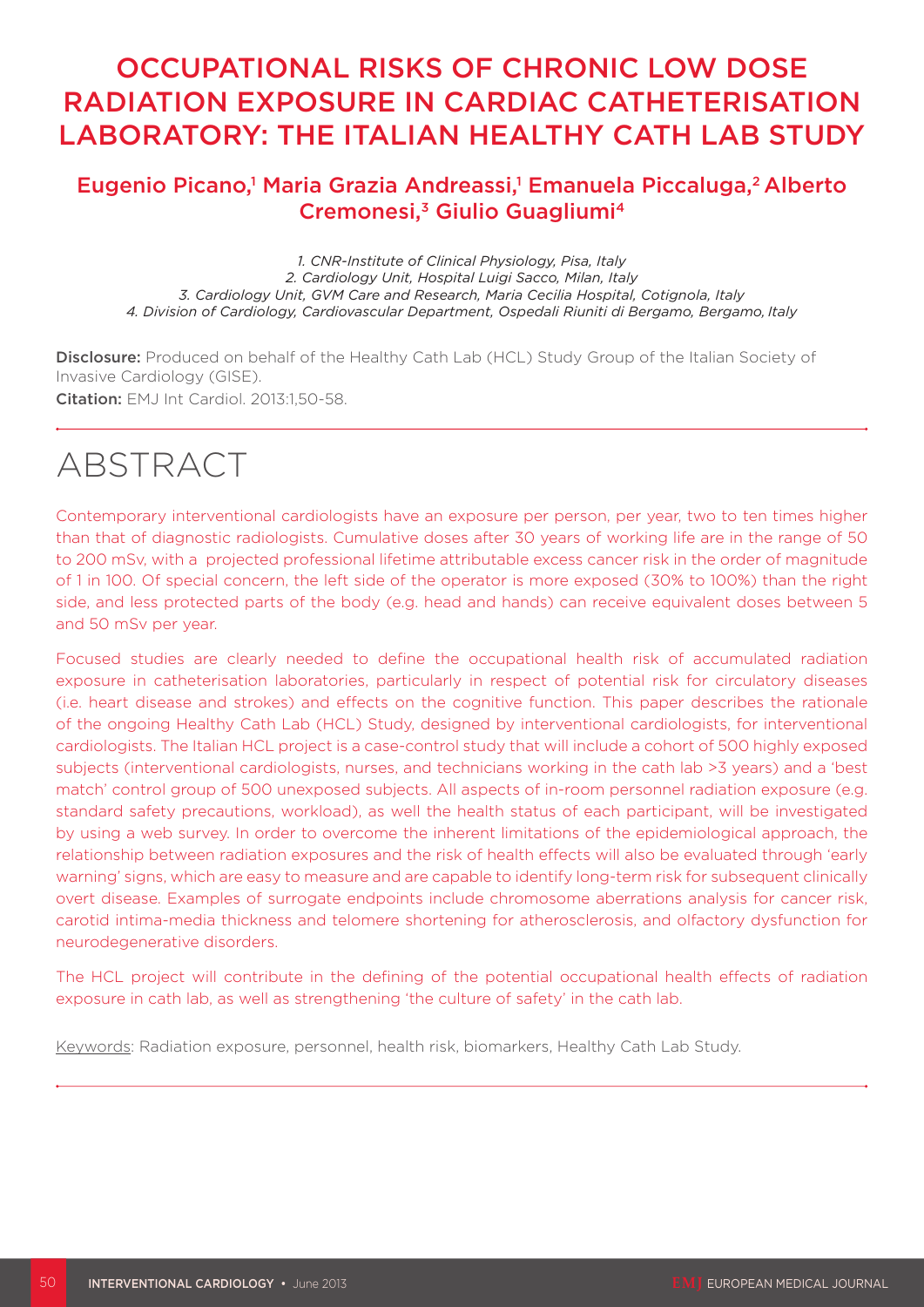## **INTRODUCTION**

The use of radiation in medical diagnosis in Western societies is the largest man-made source of radiation exposure, $1-3$  especially for the growing use of computed tomography and interventional cardiology. Over the last 20 years, the number of interventional cardiovascular procedures has increased rapidly. In Europe, arteriography and interventions were 350,000 in 1993 and >1 million in 2001.4 On average, a left ventriculography and coronary angiography correspond to a patient radiation exposure of about 300 chest X-rays; and a percutaneous coronary intervention (PCI) or a cardiac radiofrequency ablation to 750 chest X-rays (range:350-2350).5 In adult cardiology, interventional cardiology procedures account for 12% of examinations, and 48% of the total collective dose.<sup>6</sup> In children with congenital heart disease, invasive cardiology (with diagnostic and interventional catheterisation) accounts for 6% of all radiological examinations and 84% of the collective dose.<sup>7</sup> Typical effective doses for common cath lab procedures are reported in Table 1.5,8-12 The high levels of patient exposure imply a significant professional exposure for the interventional cardiologist, who needs to operate near the patient and the radiation source. The single dose per procedure of the operator is on the order of magnitude of one thousandth microSV of the exposure of the patient.<sup>13</sup>

Effective occupational doses per procedure range from 0.02 to 38 microSv for diagnostic catheterisation and may reach even higher values per complex procedure, such as up to 200 microSv per single procedure of endovascular thoracoabdominal aneurysm repair.13 Each operator performs hundreds or thousands of procedures each year, and therefore the cumulative dose in a professional lifetime is not negligible. The most active and experienced interventional cardiologists in high-volume cath labs have an annual exposure equivalent to around five mSv (below apron) per year, two to three times higher than that of diagnostic radiologists.<sup>14</sup>

Cumulative doses after 30 years of working life are in the range of 50 to 200 mSv, corresponding to a whole body dose equivalent of 2,500 to 10,000 chest X-rays with a projected professional lifetime attributable excess cancer risk of 1 in 100.15 Of special concern, in interventional cardiologists the head organ dose is 10 to 20-fold higher than the wholebody dose recorded below apron.<sup>16-18</sup>

Although there is a general appreciation that radiation by itself is certainly not a good thing for the patient or the operator, the characterisation of health effects (cancer and non-cancer) of chronic low-dose radiation is still incomplete and difficult.<sup>19-21</sup> Recently, a joint effort of American professional societies led to the formation of the Multi-Specialty Occupational Health Group (MSOHG), dedicated to defining the occupational risks associated with working in a fluoroscopic laboratory in collaboration with experts in occupational health, epidemiology, and radiation effects from the United States Navy and the Radiation Epidemiology Branch of the National Cancer Institute.<sup>20</sup> The main initial goal of MSOHG is to perform epidemiological studies for assessing the incidence of cancer and other serious disease outcomes (including cardiovascular disease and cataracts) by comparing physicians performing fluoroscopically-guided procedures (including interventional cardiologists, radiologists, neuroradiologists and others), with non-interventional radiologists, and physicians who are unlikely to be exposed to occupational radiation (e.g. family physicians or psychiatrists).

Another study has now started in Italy, the Healthy Cath Lab (HCL) study, and is organised by the Italian National Research Council with endorsement from the Italian Society of Invasive Cardiologists.

This paper describes the rationale of the ongoing Italian project designed by interventional cardiologists for interventional cardiologists.

#### CURRENT STATUS OF KNOWLEDGE

#### Radiation Exposure of Interventional **Cardiologists**

Ionising radiation from the fluoroscopy tube is scattered by the patient while the cardiac intervention is underway (Figure 1). The operator's distance from the patient's skin entrance site is crucial because the level of scatter radiation is inversely proportional to the distance squared.<sup>22</sup> In addition, the operator's position and body height have a major impact on the amount of scatter radiation to different parts of the operator's body.23-25

Several investigations clearly showed that the left side of the operator is more exposed than the right side in most cases due to the usual layout of an interventional room, where the cardiologist operates from the right side of the patient so that the scatter radiation comes predominantly from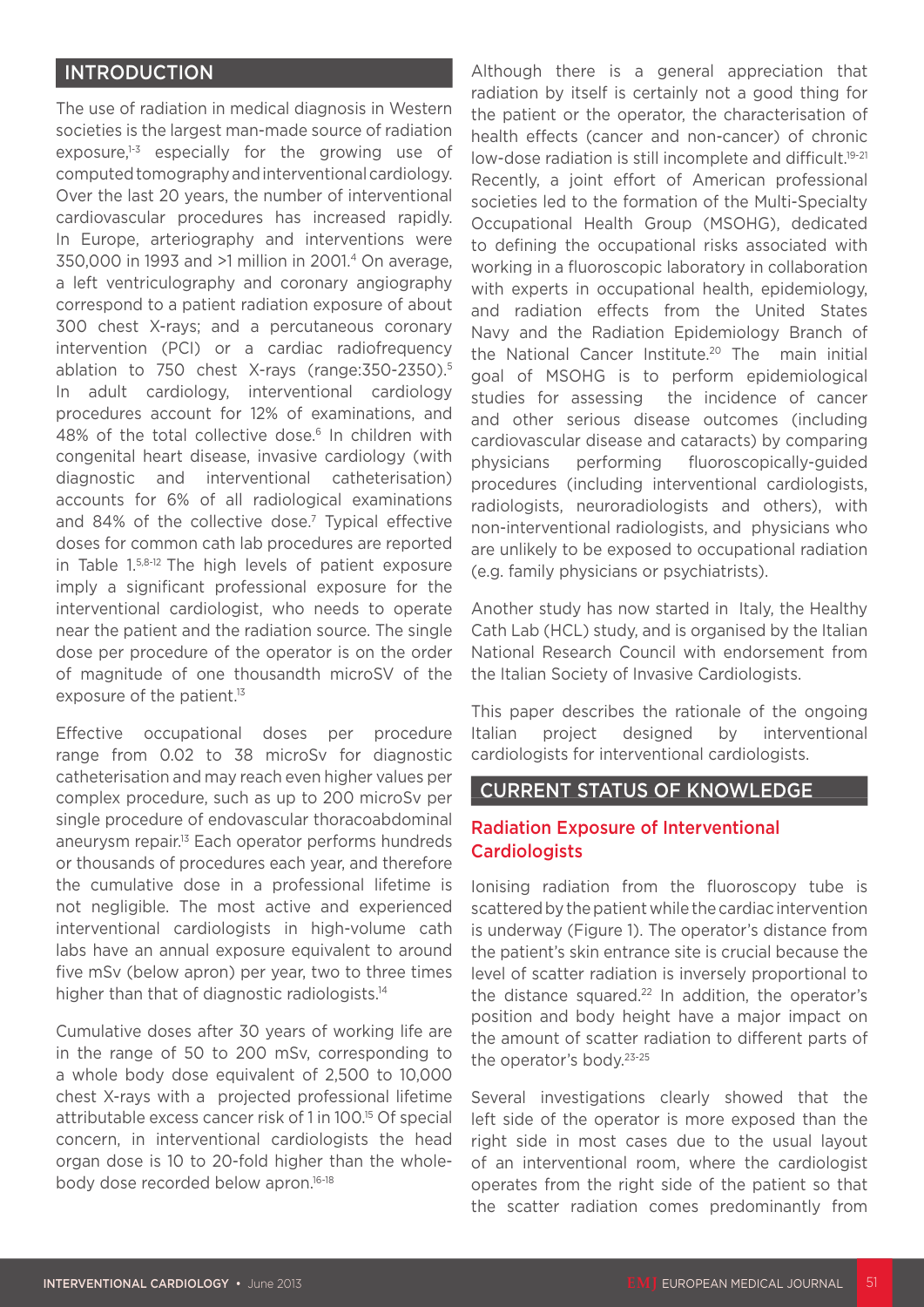

#### Figure 1. Radiation exposure distribution in the interventional cardiologist.

Radiation exposure on the left is almost double that on the right side.<sup>14,22</sup> Key factors in protection of cardiologists are distance and shielding. Increasing the distance from the radiation beam decreases the risk of exposure. Protective shielding includes structural shielding, mobile shielding and personal shielding. Eye, thyroid and brain that should be carefully protected by glasses, collars and cap.

the patient on his/her left.23-25 Of special concern, in interventional cardiologists the head organ dose (if left unprotected) is 10 to 20-fold higher than the dose recorded beneath the apron.<sup>26,27</sup>

Annual exposure to the cardiologist's head is in the range of 20-30 mSv per year $27$  or much higher if a ceiling-suspended screen is not used.16,28 This implies that the lifetime estimated organ head dose for a busy interventional cardiologist after 25 years of work in the catheterisation laboratory is in the order of magnitude of 1 to 3 Sv (21). Unfortunately, the practice of interventional cardiology is sometimes accompanied a suboptimal perception of radiation risk and by negligent use of radiation protection tools.29-31 Radioprotection awareness by operators is dramatically effective in reducing professional exposure by 90%.16 Today, in most cardiology imaging laboratories and in interventional radiology fluoroscopy rooms, overhead radiation shields, thyroid shields, and leaded aprons are employed to reduce the radiation doses to the head and neck of

operators. It is rare that unprotected radiologists or cardiologist would do an angiography procedure. Unfortunately, this was not the most common situation in the past, and even today it is not the rule in each and every laboratory.<sup>29-31</sup>

#### Cancer Risk

The radiation exposure in cath labs is associated with a small but definite stochastic risk of inducing a malignant disease, in the range of 1 in 100 for many operators who cumulate around 100 mSv professional exposure, corresponding to operators who carry out up to 400-800 PCI procedures per year for more than 20 years.15 To date, however, clinical evidence of an increased cancer risk for interventional cardiologists is only suggestive, $21,32$  with anecdotal reports of haematologic malignancies and other cancers being common conversation at societal meetings.20

Recently, two reports described the disproportionate number of tumours on the left side of the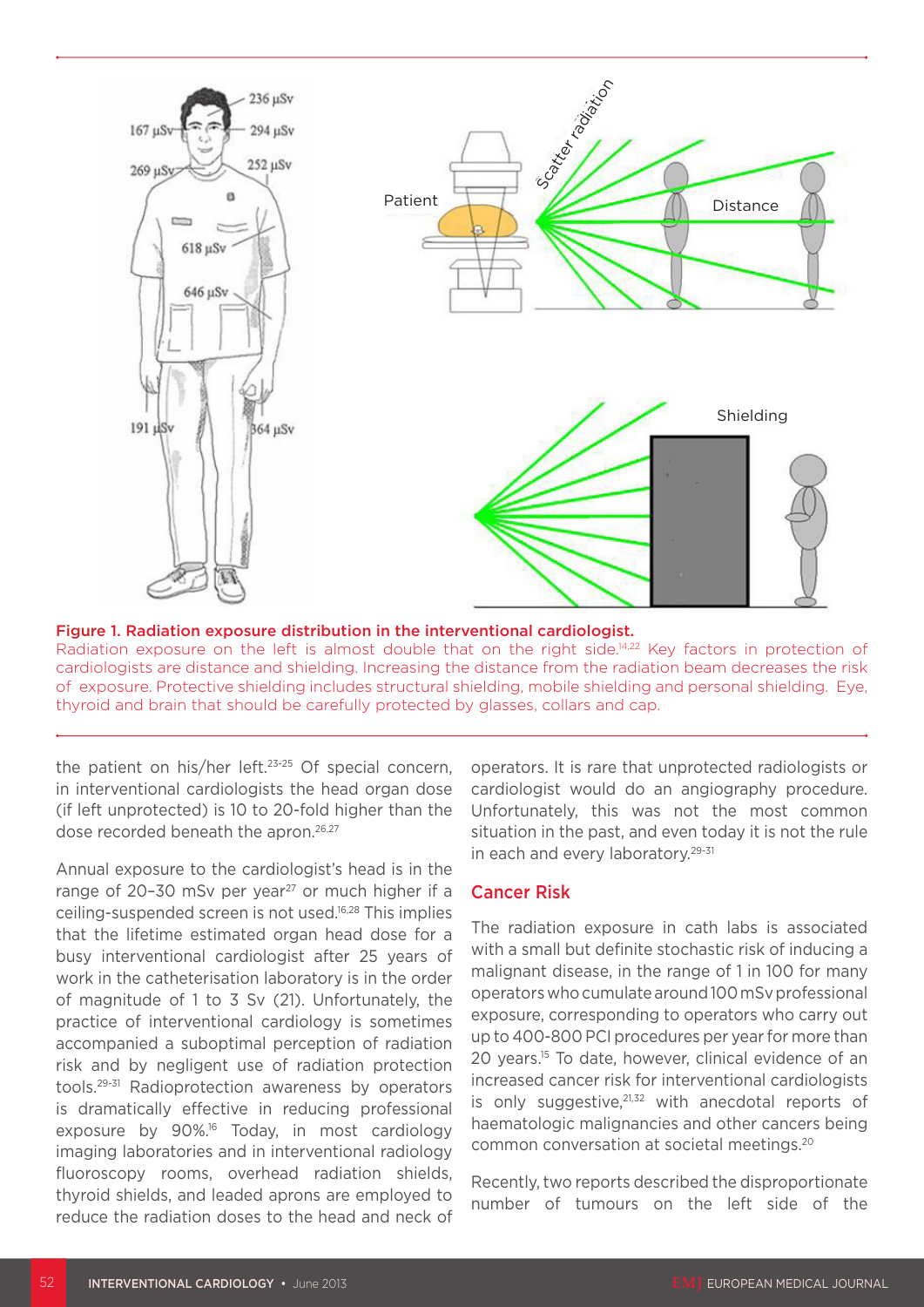brain, the region of the head known to be more exposed to radiation and least protected by traditional shielding.33,34

Clearly, the observational nature of these findings do not allow the establishment of a causal connection between occupational radiation exposure and the development of brain cancer, and substantially limits firm conclusions.<sup>34</sup>

On the other hand, there is a growing body of biological data showing cellular changes induced by professional low-dose X-ray radiation exposure in interventional cardiologists to low-dose radiation prompts cellular changes.35-37

Indeed, our recent biological data showed that occupational exposure to low-dose radiation is associated with an increased activity of antioxidant enzymes, as protection against the increased production of ROS as well as an increased susceptibility to apoptotic induction which might efficiently remove genetically damaged cells.<sup>35</sup>

Furthermore, interventional cardiologists have a two-fold increase in circulating lymphocytes of chromosome aberrations and/or micronuclei, which represent surrogate biomarkers of cancer risk and intermediate end points of carcinogenesis. $36,37$ Importantly, the increase in chromosomal DNA damage is further enhanced in the presence of genetic polymorphisms of genes involved in DNA repair, suggesting that an individual predisposition may play an important role in the cellular response to radiation exposure and health risk.<sup>38</sup>

#### Radiation-Induced Cataracts in Interventional **Cardiologists**

Among eye tissues, the lens is the most radiosensitive and thus cataract formation may be the primary ocular complication associated with ionising radiation exposure.19

Until recently, the dose threshold for radiationinduced lens opacities was considered two Gy for a single dose or five Gy for fractionated dose. Currently, radiation-induced cataract, previously thought to be deterministic (tissue reactions), is recognised as possibly stochastic in nature, and occurring at much lower radiation exposure level than previously thought.<sup>39</sup>

Indeed, several epidemiological studies showed that an increased incidence of lens opacities at doses below 0.5 Gy.40 Accordingly, on April 21, 2011 the

International Commission on Radiological Protection (ICRP) slashed the earlier dose limit of 150 mSv in a year for the lens of the eye, to the present 20 mSv in a year, averaged over a defined period of 5 years, with no single year exceeding 50 mSv.<sup>39</sup> Eye cataracts, which can be observed in one-third of staff after 30 years of work<sup>22</sup> and the Occupational Cataracts and Lens Opacities in Interventional Cardiology: the O'CLOC study performed in France indicated a high risk of posterior subcapsular opacities in the population of interventional cardiologists.41

#### Reproductive Health

Ionising radiation exposure can affect the reproductive health of exposed fathers and exposed mothers.42,43 For interventional cardiologists, the gonad dose (below lead apron) is in the same order of magnitude of the shielded thyroid dose, with a median of 10-100 microSv per cine-angiography procedure. The dose can be ten-fold higher for a complex interventional procedure. This leads to a cumulative exposure in the 0.5-1 Sv range over a professional lifetime of 30 years.44

A borderline increase with respect to chromosomic abnormalities (excluding Down's Syndrome) in children of female radiographers has been reported in the literature.<sup>45</sup> Furthermore, a small study on 90 exposed male radiographers (and 90 unexposed controls) reported a worrisome increase in the risk (with relative risks ranging from 2 to 10) of reproductive health problems, including miscarriages, still births, and major congenital abnormalities at birth.<sup>46</sup> Furthermore, exposed fathers might be mostly fathers of daughters, as suggested by preliminary data obtained in male radiographers.47

However, the human data on adverse hereditary effects that could be attributed to radiation remain contradictory, and exact quantification remains a scientific and social challenge.<sup>44,48</sup>

#### Non-Malignant Thyroid Diseases

Thyroid disease is another important target for deleterious effects of ionising radiation. Several studies have reported that the risk for malignant and benign thyroid nodules increased with external irradiation and internal radiation exposure as well as an association between autoimmune thyroid diseases and radiation exposure.49 However, the effects of low dose radiation on functional thyroid diseases remains largely unknown.49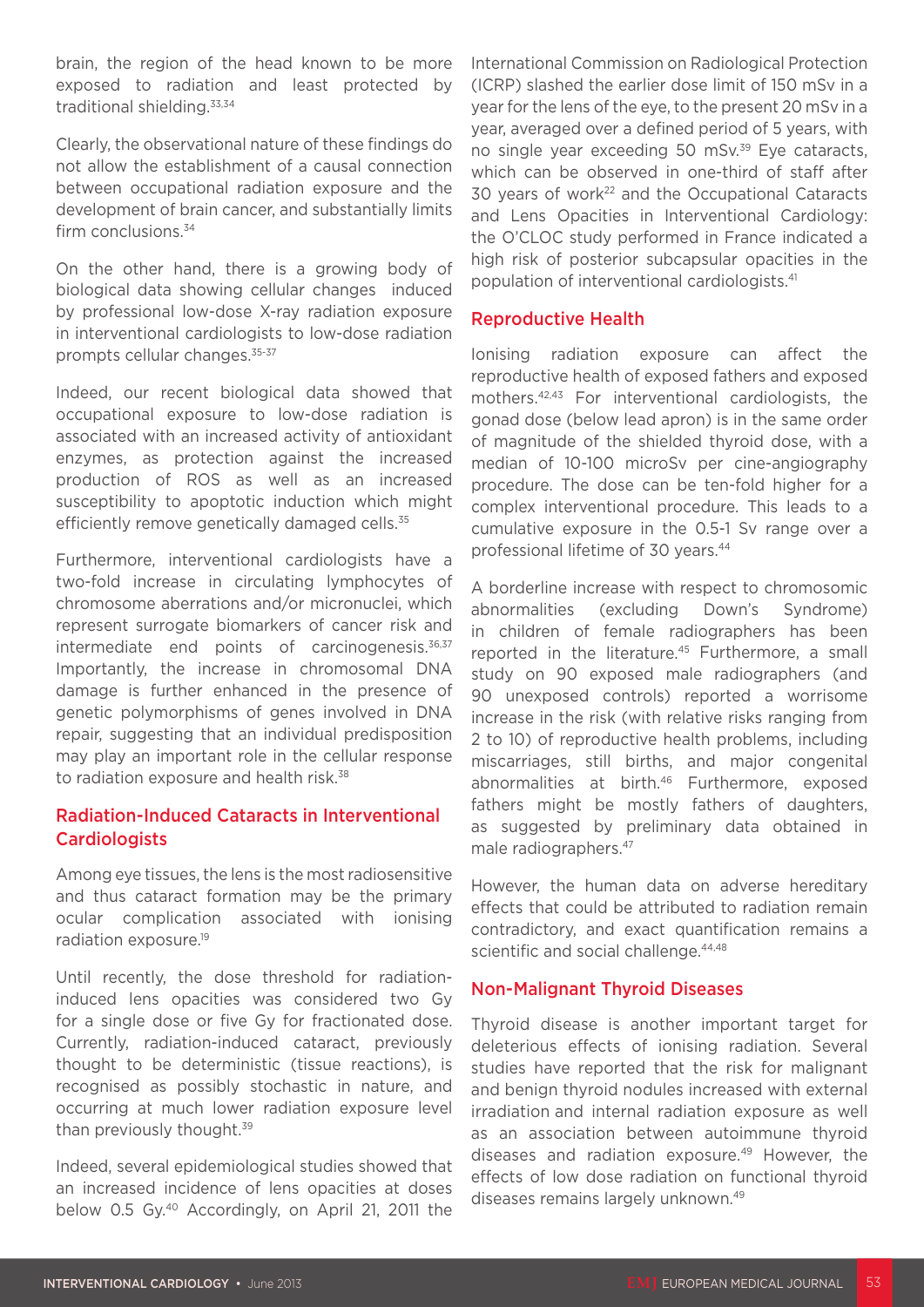

Traditional epidemiology aims at identifying the relationship between the exposure and disease incidence or mortality. Along the continuum between exposure and disease development, selected biomarker sets may provide information on the extent of biological effects and early changes in the disease process as well as identify individuals with a particularly high risk of disease development, allowing to implement disease prevention programs.

#### Cardiovascular Disease

At the present time, there is good evidence that at moderate doses (>500 mSv) ionising radiation is a risk factor for cardiovascular disease, but it is unclear whether risks still persist in low doses.<sup>21</sup>

According to International Commission on Radiological Protection (ICRP) 2012, a dose of 500 mSv may lead to approximately 1% of exposed individuals developing cardiovascular or cerebrovascular disease, more than 10 years after the exposure, in addition to the 30-50% suffering of disease independently of the exposure.50

It is unclear whether or not the threshold is the same for acute, fractionated, and chronic exposures, and in the absence of evidence, it is assumed that the threshold dose is the same in all cases (50). A recent meta-analysis showed excess population risks for all circulatory disease from low-dose (cumulative mean <500 mSv) whole-body exposure or exposures at a low dose rate (i.e.<10 mSv/day) ranging from 2.5% to 8.5%/mSv, indicating that population-based excess mortality risks for circulatory disease are similar to those for radiation-induced cancer.51 However, most of the epidemiologic evidence on low dose radiation and risk of cardiovascular death have important limitations, mainly due to the heterogeneity among studies (particularly for non-cardiac endpoints), the statistical power and small sample size and the lack of information on potential confounders.<sup>51</sup>

#### Brain Function Effects

The brain is a paradigm of a highly differentiated organ with low mitotic activity and is thus considered radio-resistant according to a fundamental law of radiobiology ('law of Bergonié and Tribondeau', 1906). However, cognitive dysfunction has been linked to white matter damage in the brain following radiotherapy.52

Furthermore, there is clinical evidence (Chernobyl fall-out) of cognitive impairment and schizophrenia.<sup>53</sup> Experimental studies showed a reduction in adult neuritogenesis by prenatal irradiation that may be associated with schizophrenia-like behaviour in rodents<sup>54</sup> and Alzheimer's disease.<sup>55</sup> Additional studies have provided evidence for apoptosis, neuroinflammation, loss of oligodendrocyte precursors and myelin sheaths with apparent preservation of axons,<sup>56</sup> and irreversible damage to the neural stem cell compartment with long-term impairment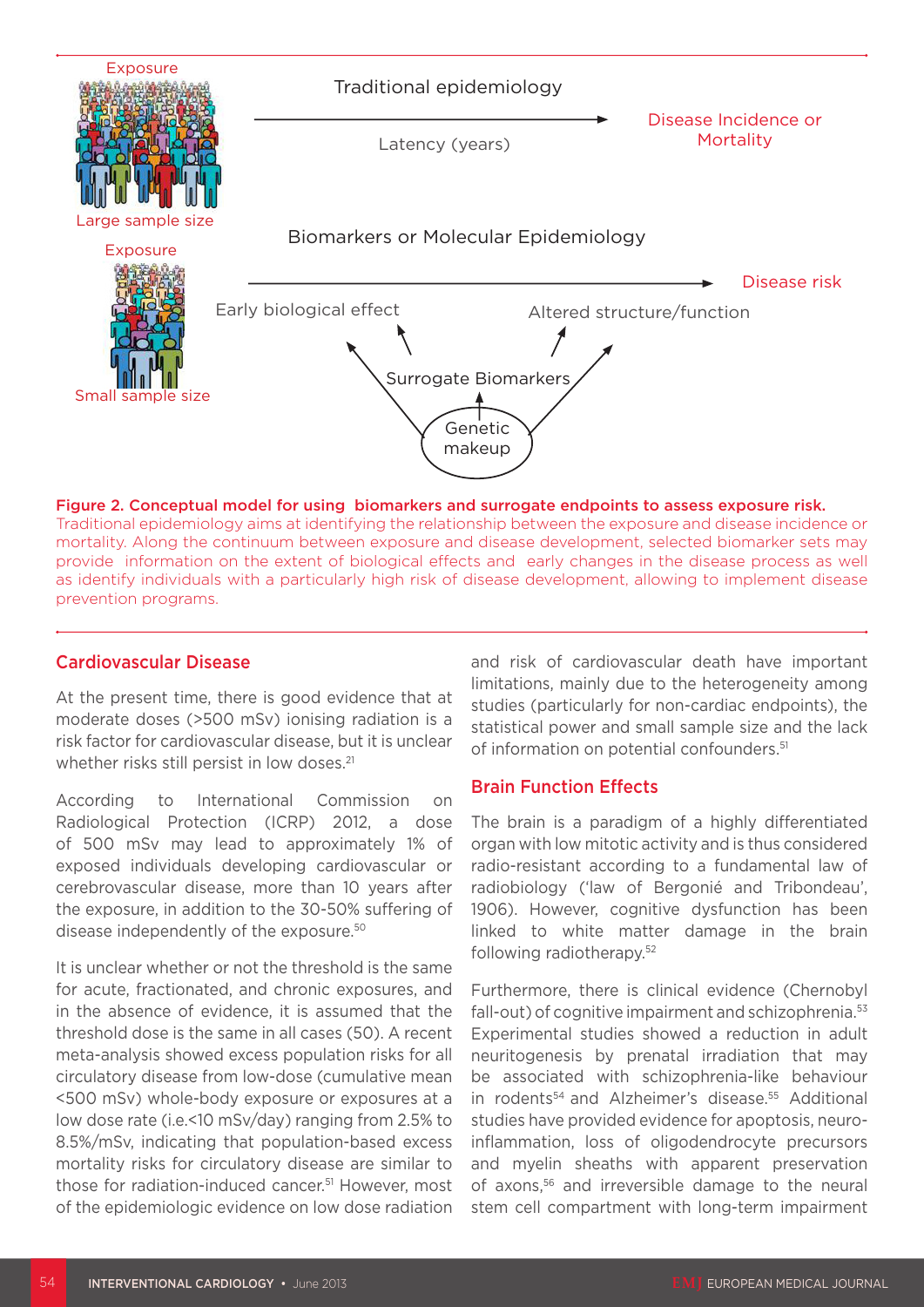

Figure 3. Overall view of the Health Cath Lab project.

Within a case-control study design, the project will employ molecular markers and clinical surrogate endpoints to investigate if occupational radiation exposure correlates with the risk of cancer and noncancer disease.

of adult neurogenesis.<sup>57</sup> For any given cumulative dose, repetitive exposures are more detrimental for neurogenesis than single acute exposures.58

#### RATIONALE FOR THE ITALIAN HEALTHY CATH LAB STUDY

The overall picture is not completely reassuring and underlines the need to define the occupational cancer and non-cancer risks of accumulated radiation exposure in the cath lab.

The detection of the potentially increased health risks remains difficult through the epidemiological approach. This approach requires one million people followed-up for several decades to detect an extraincidence of fatal cancer of moderate entity.59 An alternative strategy to the epidemiological approach, is to detect the potentially increased radiation health risks through 'early warning' signs, which evaluate initial damage through surrogate endpoints which are easy to measure, non-invasive, and are capable of identifying long-term health risks (Figure 2).

The HCL study is focused on the use of surrogate but robust biomarkers for cancer and other disease, according to a recent recommendation of the United Nations Scientific Committee on the Effects of Atomic Radiation (UNSCEAR 2008) , asking that 'more attention should be given to other (radiationinduced) non cancer disease entities, and future epidemiological studies should be designed to assess clinical and sub-clinical endpoints as well as biomarkers'.60

The HCL research is a case-control study that will include a cohort of 500 highly exposed subjects (interventional cardiologists and nurses and technicians working in the catheterisation lab >3 years) and a 'best match' control group of 500 unexposed subjects (matched for age and gender).

A national survey has been launched by the Italian Society of Interventional Cardiology SICI-GISE in order to investigate all aspects of in-room personnel radiation exposure, including the presence of equipment, the standard safety precautions, the dosimetry methodologies adopted in all national cath laboratories, and all practice performed in working life (e.g. type and number of procedures, use of protective devices). Information on the health status of each participant will be collected through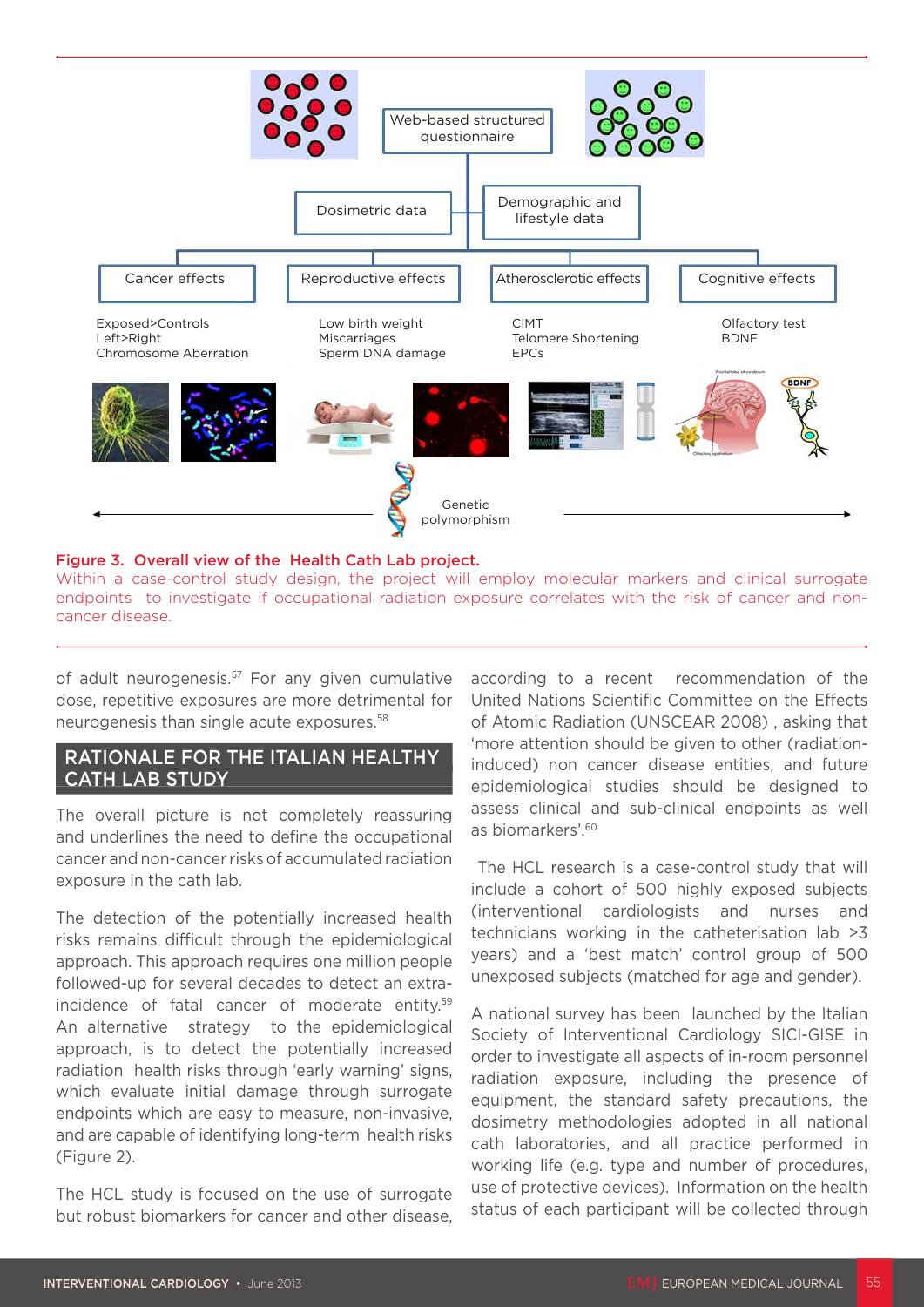a structured questionnaire, including questions on all study endpoints as well as on items concerning smoking habits, alcohol intake, drug consumption, medical history including diagnostic radiation exposures, and all other lifestyle and socioeconomic confounding factors.

Furthermore, the project will directly evaluate potential radiation-health risk damage through the systematic use of surrogate markers for subsequent clinically overt disease.

Examples of surrogate endpoints adopted in the present study include chromosome aberrations analysis in circulating peripheral lymphocytes for cancer risk, increased carotid intima-media thickness and telomere shortening for atherosclerosis, low birth weight in offspring and DNA damage in the male germ cell line for reproductive damage, olfactory dysfunction and circulating plasma brainderived neurotrophin (BDNF) for neurodegenerative conditions (Figure 3). Finally, the evaluation of genetic polymorphism associated with radiationresponse will help to identify subjects more vulnerable to radiation-induced health effects.<sup>38</sup>

## **CONCLUSION**

Chronic radiation exposure represents major occupational health concern among interventional physicians. Further data will soon be available from both North American and Italian studies.

The Multispecialty Occupational Health Group (MOHG) is undertaking a cohort mortality study comparing cancer and other serious disease outcomes, including cardiovascular disease and cataracts.

However, epidemiological studies on occupational exposures require hundreds of thousands of workers followed-up for decades to detect a small increase in risk. Individual variability and poorly understood adaptive mechanisms may further weaken the link between physical dose and observed damage. HCL study will use surrogate but robust biomarkers for health risk in order to better define the fundamental biochemical, cellular and molecular mechanisms involved at chronic low-dose exposure.

The expected project output will be the development of potential biomarkers for a more effective radioprotection program. Such biomarkers may be useful to identify a subset of individuals more vulnerable to radiation damage, which might represent the target of preventive measurements (by radiation sparing policy or attempts to pharmacologic or dietary radioprotection). Finally, the project is expected to have a more profound impact on the growth of the suboptimal culture of safety among invasive cardiologists, contributing to eradicate the 'radiological machismo' which profoundly contributes to disseminating useless doses (and risks) in the catheterisation lab.30

|                   | <b>Diagnostic procedure</b>                                 | Average effective, mSv<br>dose (range) | <b>Equivalent number of</b><br>chest x-rays |
|-------------------|-------------------------------------------------------------|----------------------------------------|---------------------------------------------|
| <b>ADULT</b>      | Diagnostic invasive coronary angiogram                      | $7(2-16)$                              | 350 (100-800)                               |
|                   | Percutaneous coronary intervention                          | $15(7-57)$                             | 750 (350-2850)                              |
|                   | Dilation chronic coronary occlusion                         | 81 (17-194)                            | 4050 (850-9600)                             |
|                   | Aortic valvuloplasty                                        | 39                                     | 1950                                        |
|                   | Head and/or neck angiography                                | $5(1-20)$                              | 250 (50-1000)                               |
|                   | Thoracic angiography of pulmonary<br>artery or aorta        | $5(4-9)$                               | 250 (200-450)                               |
|                   | Abdominal angiography or aortography                        | $12(4-48)$                             | 600 (200-2400)                              |
|                   | Endovascular thoraco-abdominal<br>aneurysm repair procedure | 76-119                                 | 3880-5950                                   |
|                   | Pelvic vein embolisation                                    | 60 (44-78)                             | 3000 (2200-3900)                            |
| <b>PEDIATRIC*</b> | Diagnostic cardiac cath                                     | $6.0(0.6-23.2)$                        | Age-dependent                               |
|                   | ASD                                                         | $2.8(1.8-7.4)$                         | Age-dependent                               |
|                   | Patent ductus arterovenous occlusion                        | $7.6(2.1-37)$                          | Age-dependent                               |
|                   | <b>Balloon dilation</b>                                     | $8.1(2.9-2.0)$                         | Age-dependent                               |

#### Table 1. Typical effective doses from cath procedure exposure.

mSv = DAP x 0.183 \*In pediatric catheterisation, the conversion factor is higher and very dependent on the patient's age: mSv = DAP x 3.7 for newborns; 1.9 for 1 year; 1.0 for 5 years; 0.6 for 10 years; 0.4 for 15 years.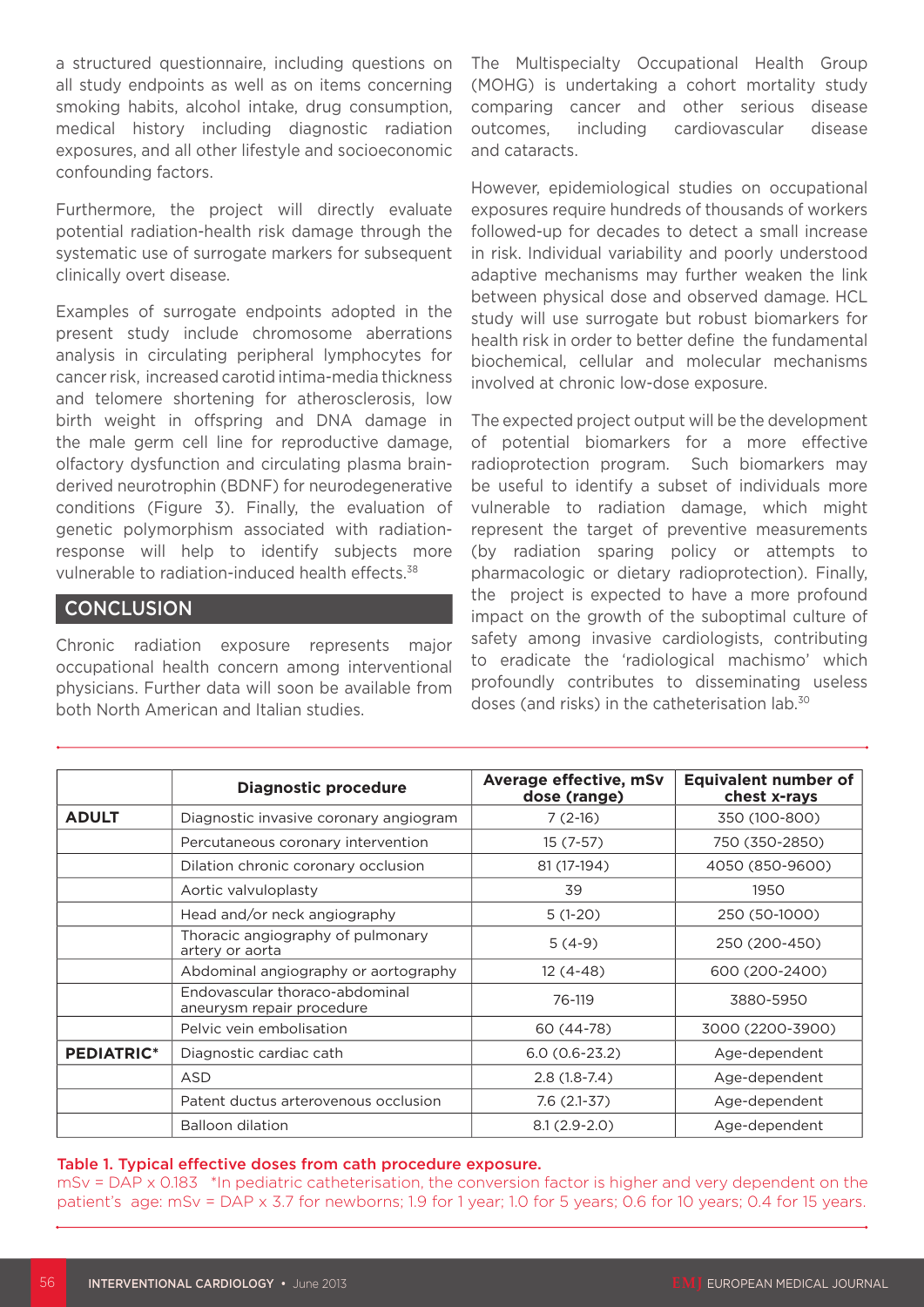# REFERENCES

1. Picano E. Sustainability of medical imaging. Education and debate. BMJ. 2004;328:578-80.

2. Amis ES, Butler PF, Applegate KE, et al. American College of Radiology white paper on radiation dose in medicine. J Am Coll Radiol. 2007;4:272–84.

3.Mettler FA Jr, Bhargavan M, Faulkner K, Gilley DB, Gray JE, Ibbott GS, Lipoti JA, Mahesh M, McCrohan JL, Stabin MG, Thomadsen BR, Yoshizumi TT. Radiologic and nuclear medicine studies in the United States and worldwide: frequency, radiation dose, and comparison with other radiation sources--1950-2007. Radiology. 2009;253:520-31.

4. Togni M, Balmer F, Pfiffner D, et al. Percutaneous coronary intervention in Europe 1992-2001. Eur Heart J. 2004;25:1208-13.

5. Gerber TC, Carr JJ, Arai AE, et al. Ionizing radiation in cardiac imaging. A science advisory from the American Heart Association Committee on Cardiac Imaging of the Council on Clinical Cardiology and Committee on Cardiovascular Imaging and Intervention of the Council on Cardiovascular Radiology and Intervention. Circulation. 2009;119:1056-65.

6. Bedetti G, Botto N, Andreassi MG, et al. Cumulative patient effective dose in cardiology. Br J Radiol. 2008;81:699-705.

7. Ait-Ali L, Andreassi MG, Foffa I, et al. Cumulative patient effective dose and acute radiation-induced chromosomal DNA damage in children with congenital heart disease. Heart. 2010;96:269-74.

8. Mettler FA Jr, Huda W, Yoshizumi TT, et al. Effective doses in radiology and diagnostic nuclear medicine: a catalog. Radiology. 2008;248:254-63.

9. Signorotto P, Del Vecchio A, Montorfano M, et al. Dosimetric data and radiation risk analysis for new procedures in interventional cardiology. Radiat Prot Dosimetry. 2010;142:201-8.

10. Suzuki S, Furui S, Issiki T, et al. Patients' skin dose during percutaneous intervention for chronic total occlusion. Cath Cardiov Interv. 2008;71:160-4.

11. Panuccio G, Greenberg RK, Wunderle K, et al. Comparison of indirect radiation dose estimates with directly measured radiation dose for patients and operators during complex endovascular procedures. J Vasc Surg. 2011;53:885–894.

12. Bacher K, Bogaert E, Lapere R, et al. Patient-specific dose and radiation risk estimation in pediatric cardiac catheterization. Circulation. 2005;111:83-9.

13. Picano E, Vano E. Radiation exposure as an occupational hazard. EuroIntervention. 2012;8:649-53.

14. Vañó E, González L, Guibelalde E, et al. Radiation exposure to medical staff in interventional and cardiac radiology. Br J Radiol. 1998;71:954-60.

15. Venneri L, Rossi F, Botto N, et al. Cancer risk from professional exposure in staff working in cardiac catheterization laboratory: insights from the National Research Council's Biological Effects of Ionizing Radiation VII Report. Am Heart J. 2009;157:118-24.

16. Vañó E, Gonzalez L, Fernandez JM, et al. Occupational radiation doses in interventional cardiology: a 15-year follow-up. Br J Radiol. 2006;79:383-8.

17. Lie OO, Paulsen GU, Wøhni T. Assessment of effective dose and dose to the lens of the eye for the interventional cardiologist. Radiat Prot Dosimetry. 2008;132:313-8.

18. Vano E, Ubeda C, Fernandez JM, et al. Dose assessment during the commissioning of flat detector imaging systems for cardiology. Radiat Prot Dosimetry. 2009;136:30-7.

19. Vano E, Kleiman NJ, Duran A, et al. Radiation cataract risk in interventional cardiology personnel. Radiat Res. 2010;174:490-5.

20. Klein LW, Miller DL, Balter S, et al. On behalf of the members of the Joint Inter-Society Task Force on "Occupational hazards in the interventional laboratory: Time for a safer environment. J Vasc Interv Radiol. 2009;20:S278–83.

21. Picano E, Vano E, Domenici L, et al. Cancer and non-cancer brain and eye effects of chronic low-dose ionising radiation exposure. BMC Cancer. 2012;12:157.

22. Picano E, Andreassi MG, Rehani MM, et al. 'Radiation protection' In: PCR-EAPCI Percutaneous Interventional Cardiovascular Medicine Textbook. Eeckhout E, Serruys PW, Vahanian A, van Sambeek M, Wijns (eds). PCR Publishing, Toulouse, France. 2012.

23. Whitby M, Martin CJ. A study of the distribution of dose across the hands of interventional radiologists and cardiologists. Br J Radiol. 2005;78:219– 29.

24. Kim KP, Miller DL, Balter S, et al. Occupational radiation doses to operators performing cardiac catheterization procedures. Health Phys. 2008;94:211–27.

25. Häusler U, Czarwinski R, Brix G. Radiation exposure of medical staff from interventional x-ray procedures: a multicentre study. Eur Radiol. 2009;19:2000-8.

26. Dragusin O, Weerasooriya R, Jaïs P, et al. Evaluation of a radiation protection cabin for invasive electrophysiological procedures. Eur Heart J. 2007;28:183–9.

27. Renaud L. A 5-y follow-up of the radiation exposure to in-room personnel during cardiac catheterization. Health Phys. 1992;62:10–5.

28. Vano E, Kleiman NJ, Duran A, et al. Radiation cataract risk in interventional cardiology personnel. Radiat Res. 2010;174:490–5.

29. Kim C, Vasaiwala S, Haque F, et al. Radiation safety among cardiology fellows. Am J Cardiol. 2010;106:125–8.

30. Watson RM. Radiation exposure: clueless in the cath lab, or sayonara ALARA. Cathet Cardiovasc Diagn. 1997;42:126–7.

31. Correia MJ, Hellies A, Andreassi MG, et al. Lack of radiological awareness among physicians working in a tertiarycare cardiological centre. Int J Cardiol. 2005;103:307–11.

32. Finkelstein MM. Is brain cancer an occupational disease of cardiologists? Can J Cardiol. 1998;14:1385-8.

33. Roguin A, Goldstein J, Bar O. Brain tumors among Interventional Cardiologists – a call for alarm? EuroIntervention. 2012;7:1081–6.

34. Roguin A, Goldstein J, Bar O, Goldstein JA. Brain and neck tumors among physicians performing interventional procedures. Am J Cardiol. 2013;111(9):1368-72.

35. Russo GL, Tedesco I, Russo M, et al. Cellular adaptive response to chronic radiation exposure in interventional cardiologists. Eur Heart J. 2012;33:408–14.

36. Andreassi MG, Cioppa A, Botto N et al. Somatic DNA damage in interventional cardiologists: a case-control study. FASEB J. 2005;19:998-9.

37. Zakeri F, Hirobe T. A cytogenetic approach to the effects of low levels of ionizing radiations on occupationally exposed individuals. Eur J Radiol. 2010;73:191-5.

38. Andreassi MG, Foffa I, Manfredi S, et al. Genetic polymorphisms in XRCC1, OGG1, APE1 and XRCC3 DNA repair genes, ionizing radiation exposure and chromosomal DNA damage in interventional cardiologists. Mutat Res. 2009;18:666:57-63.

39. ICRP Statement on Tissue Reactions 2012: Approved by the Commission on April 21, 2011; http://www.icrp.org/docs/ icrp%20statement%20on%20tissue%20 reactions.pdf

40. Jacob S, Michel M, Spaulding C, et al.